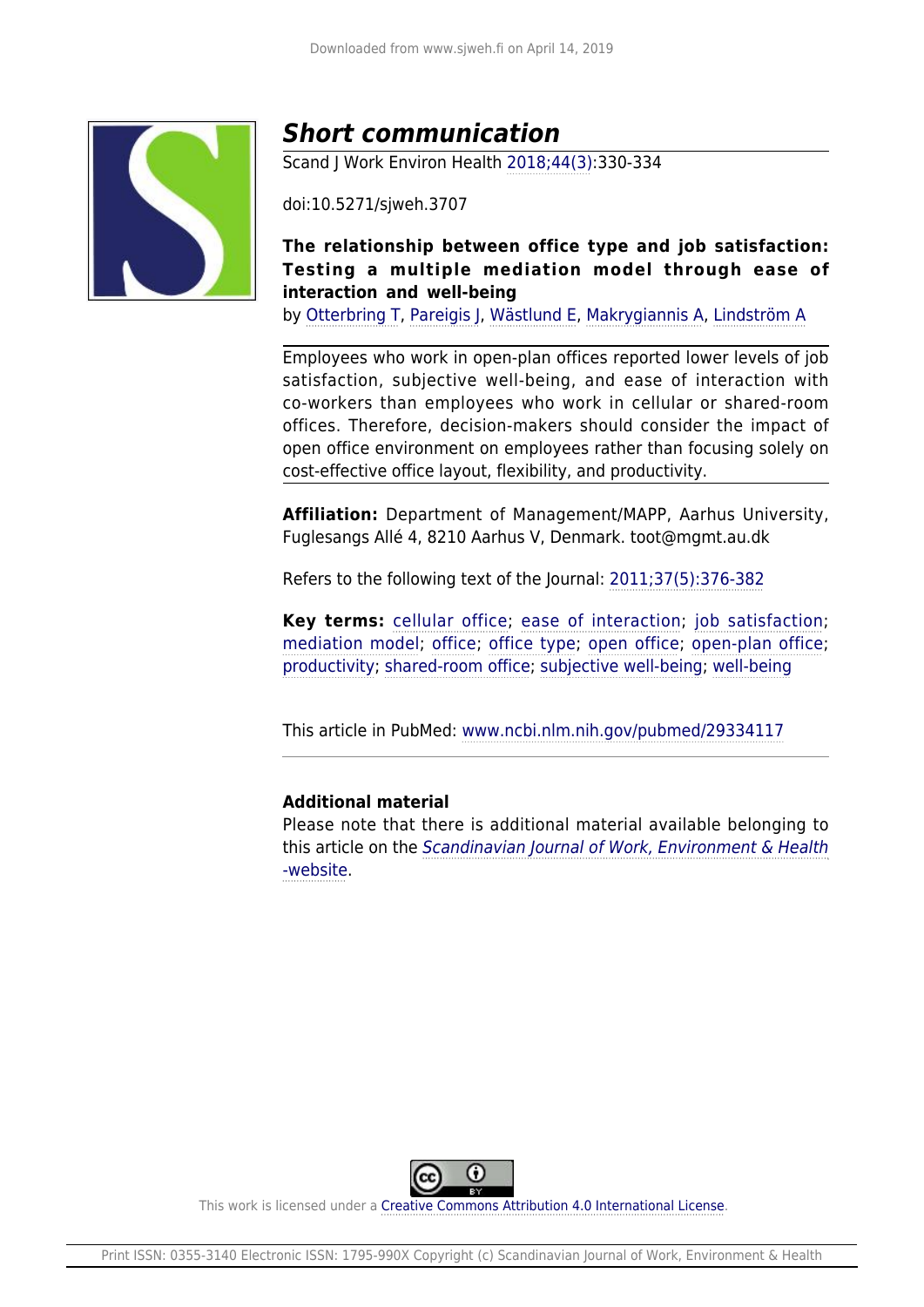*Scand J Work Environ Health. 2018;44(3):330–334. doi:10.5271/sjweh.3707*

# The relationship between office type and job satisfaction: Testing a multiple mediation model through ease of interaction and well-being

*by Tobias Otterbring, PhD,1, 2 Jörg Pareigis, PhD,3 Erik Wästlund, PhD,2 Alexander Makrygiannis, BA,3 Anton Lindström BA 3*

Otterbring T, Pareigis J, Wästlund E, Makrygiannis A, Lindström A. The relationship between office type and job satisfaction: Testing a multiple mediation model through ease of interaction and well-being. *Scand J Work Environ Health.*  2018;44(3):330–334. doi:10.5271/sjweh.3707

**Objectives** This cross-sectional study investigated the associations between office type (cellular, shared-room, small open-plan, and medium-sized open-plan) and employees' ease of interaction with coworkers, subjective well-being, and job satisfaction.

**Methods** A brief survey including measures of office type, ease of interaction with coworkers, subjective wellbeing, and job satisfaction was sent electronically to 1500 Swedish real-estate agents, 271 of whom returned usable surveys. The data were analyzed using a regression-based serial multiple mediation model (PROCESS Model 6), which tested whether the relationship between office type and job satisfaction would be mediated by ease of interaction and, in turn, subjective well-being.

**Results** A negative relationship was found between the number of coworkers sharing an office and employees' job satisfaction. This association was serially mediated by ease of interaction with coworkers and subjective well-being, with employees working in small and medium-sized open-plan offices reporting lower levels of both these aspects than employees who work in either cellular or shared-room offices.

**Conclusions** Open-plan offices may have short-term financial benefits, but these benefits may be lower than the costs associated with decreased job satisfaction and well-being. Therefore, decision-makers should consider the impact of office type on employees rather than focusing solely on cost-effective office layout, flexibility, and productivity.

**Key terms** cellular office; open office; open-plan office; productivity; shared-room office; subjective well-being.

Numerous private and public organizations have already adopted the concept of open-plan offices and many other companies are currently considering a switch from traditional cellular offices to such open layouts (1–3). In the United States, for instance, approximately 70% of all offices are now open-plan (4), characterized by the absence of interior walls and private workspaces (5). Common arguments for investing in such open spaces are their claimed cost efficiency and flexible layout, assumed ability to facilitate interaction among employees, and, ultimately, presumed potential to improve work performance and productivity (6–8). The problem with these arguments is that most empirical findings do not support them. Extensive research shows that open-plan (versus cellular) offices are linked to decreased ease of interaction among coworkers, lower levels of job satisfaction, and reduced job performance and productivity (9–14). In addition, compared to cellular offices, such open-plan workspaces are linked to decreased well-being and other negative health-related outcomes, such as increased sickness absence, and higher levels of stress, distraction, and disturbance (15–20).

The office plays a major role in many people's lives, and a recent Gallup investigation estimated that distracted and disengaged employees cost companies approximately US\$500 billion in lost productivity per

Correspondence to: Tobias Otterbring, Department of Management/MAPP, Aarhus University, Fuglesangs Allé 4, 8210 Aarhus V, Denmark. [E-mail: toot@mgmt.au.dk]

<sup>1</sup> Department of Management/MAPP, Aarhus University, Fuglesangs Allé 4, 8210 Aarhus V, Denmark.

<sup>2</sup> Department of Psychology & CTF, Service Research Center, Karlstad University, Universitetsgatan 2, 65188 Karlstad, Sweden.

<sup>3</sup> Department of Business Administration & CTF, Service Research Center, Karlstad University, Universitetsgatan 2, 65188 Karlstad, Sweden.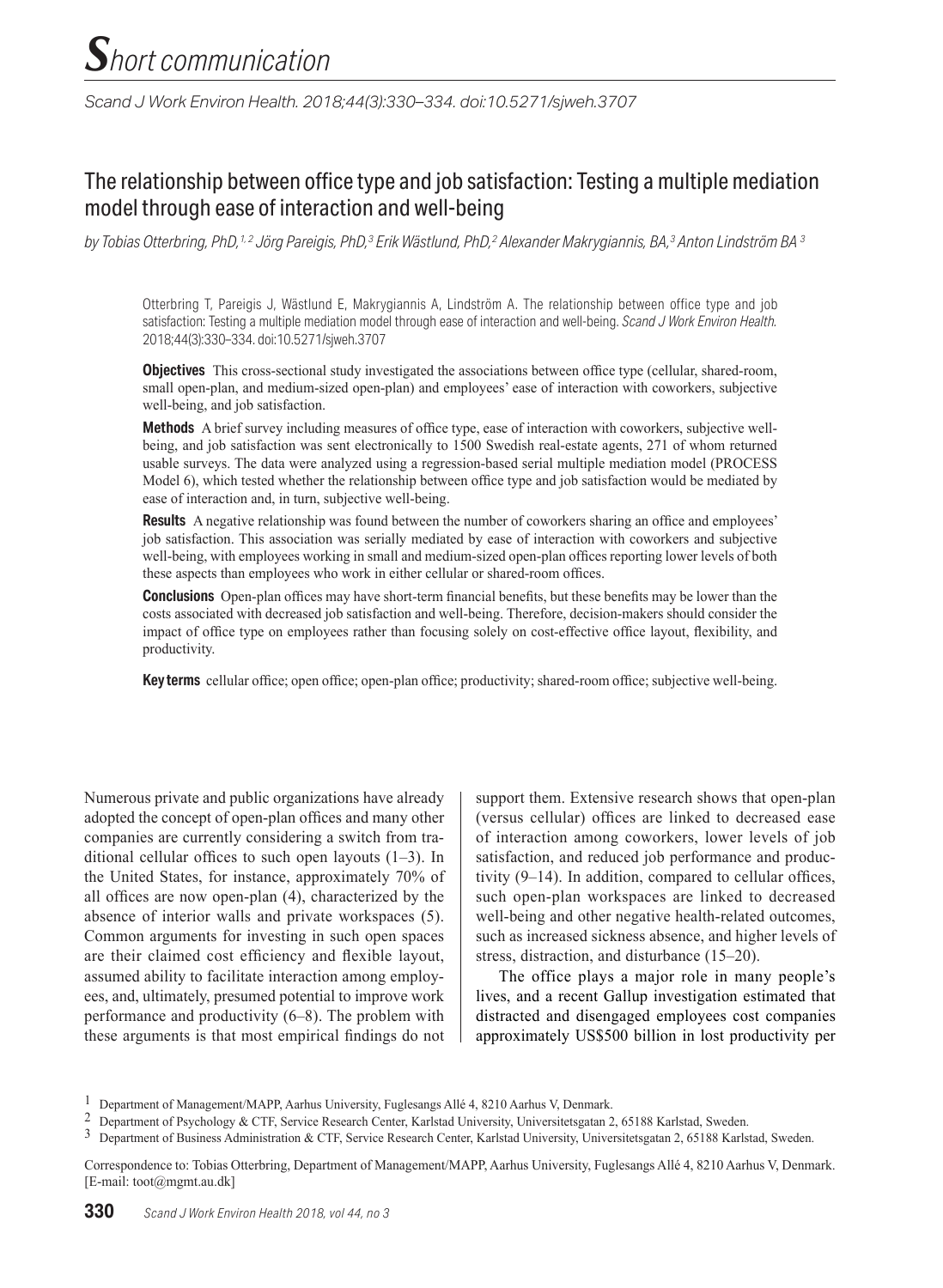year in the United States alone (21). Therefore, it is important to understand the effects of different office types on individuals' well-being and job satisfaction. Hence, the present study examined whether office type is associated with employees' ease of interaction with coworkers, as well as with their subjective well-being and job satisfaction.

Our main hypothesis was that there would be a negative relationship between the number of coworkers sharing an office and employees' job satisfaction, defined as the level of satisfaction experienced with one's job (5). We based this prediction on the fact that a large body of literature, including longitudinal studies and experimental research, has shown a negative relationship between open (versus cellular) offices and employees' job satisfaction (9–10, 12, 14–15). Indeed, a systematic review (12) of the effects that various office concepts have on workers' health and performance concluded that "there is *strong evidence* that working in open workplaces reduces job satisfaction" (p128).

Multiple studies, some comprising samples larger than 40 000 occupants, have also documented a negative association between open (versus cellular) offices and employees' ease of interaction with coworkers (5, 9–13), operationalized as the extent to which it is easy to communicate and collaborate at work (13, 15). Moreover, previous research has found a negative relationship between open (versus cellular) offices and various wellbeing-related outcomes, such as internal motivation to perform effectively at work and feelings of engagement, calmness, and harmony, with ease of interaction at work being conceptualized as an antecedent of such well-beinglinked variables (5, 15, 17). Given these research findings, we further expected that the hypothesized association between the number of coworkers sharing an office and employees' job satisfaction would be serially mediated by a decreased ease of interaction with coworkers and, in turn, by lower levels of subjective well-being.

### *Method*

A cross-sectional survey was sent out electronically to 1500 individuals working as real-estate agents throughout Sweden, distributed across three different real-estate agencies and 30 different offices during May 2017. In total, 305 agents replied to the survey, yielding a response rate of 20%, which is similar to the response rates obtained in other studies utilizing web-based surveys (22). Thirty-four surveys had missing values on the crucial item of how many other people (if any) the respondent shared an office with, resulting in a final sample of 271 participants [61% female; mean age 39.70, standard deviation (SD) 11.80 years].

Participants were informed that all responses were anonymous and that the data would be analyzed at an aggregate level, ensuring that it would impossible to identify individual responses or companies. They then replied to a set of items related to office type, subjective well-being, job satisfaction, and other study-specific variables. Participants were initially asked to indicate whether they shared an office with someone, and if so, how many people. We created groups based on the number of coworkers with whom the participants shared their office using a pre-defined categorization from Danielsson & Bodin (11, 15). Participants who worked alone in a room  $(N=76)$  were classified as belonging to a cellular office, while those who worked in a room with 1–2 colleagues (N=45) were classified as belonging to a shared-room office. Participants working in a room with 3–9 coworkers (N=113) were categorized as belonging to a small open-plan office, while the remaining participants, who worked in rooms with 10–20 coworkers (N=37), were categorized as belonging to a medium-sized open-plan office. Next, participants completed eight items from the Satisfaction with Travel Scale (STS) (23), which measures subjective well-being (for items, see supplementary material, www.sjweh. fi/show\_abstract.php?abstract\_id=3707). Items were rated on 9-point semantic differential scales (range -4–4), and were averaged to form a composite wellbeing index ( $\alpha$ =0.90). Using the same 9-point response format, participants continued by replying to two items about ease of interaction at work: "I perceive the communication at my office as: very bad/very good;" and "The collaboration with my coworkers is: bad/good." Items were averaged to form a composite ease of interaction index ( $\alpha$ =0.80). Lastly, participants indicated their job satisfaction on a single-item scale ("How satisfied are you with your job?") using the same response format (-4=very dissatisfied; 4=very satisfied). Single-item scales are reliable if, as in the present case, they represent clear and unambiguous constructs (24–25).

### *Results*

We screened the data for outliers and excluded nine cases prior to analysis, using a cut-off of 3 SD from the mean on our key constructs. We then performed a serial multiple mediation analysis (PROCESS Model 6; 26) in which missing values were replaced by group means (27). Office type (cellular office, shared office, small open office, medium-sized open office) was the predictor, ease of interaction at work was the first mediator, subjective well-being was the second mediator, and job satisfaction was the outcome variable. We found that the total effect of office type on job satisfaction was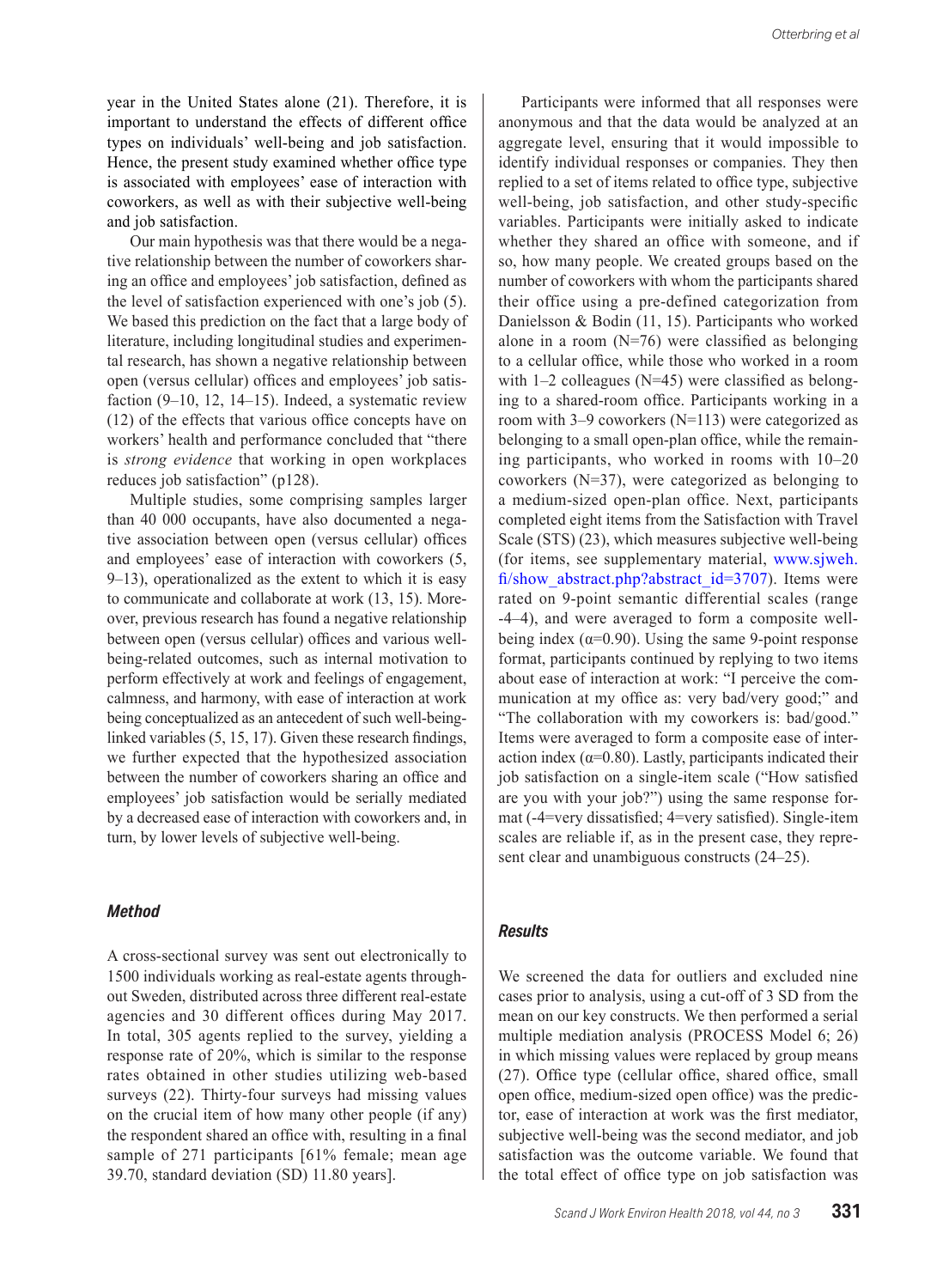statistically significant  $(\beta = 0.15, T = 2.02, P = 0.04)$ , with employees experiencing lower job satisfaction as the office type become relatively more open (table 1). Office type also had significant negative effects on both ease of interaction at work (β=-0.27, T=-3.26, P=0.001) and subjective well-being  $(\beta = 0.19, T = 2.53, P = 0.01)$ . Furthermore, ease of interaction at work had a positive effect on subjective well-being  $(\beta=0.68, T=12.11,$ P<0.001), with the former variable also being positively associated with job satisfaction  $(\beta=0.27, T=4.60, T=4.60)$ P<0.001), just as subjective well-being was  $(\beta=0.24)$ ,  $T=4.52$ ,  $P<0.001$ ). Central to the current investigation, when job satisfaction was regressed on office type, ease of interaction at work, and subjective well-being, the effect of office type was clearly reduced and was no longer significant ( $\beta$ =0.01, T=0.19, P=0.85). Finally, this mediation effect was assessed using a bootstrap procedure with 5000 bootstrap samples. The results of a 95% confidence interval (CI) revealed that the indirect effect of office type through ease of interaction at work and, in turn, subjective well-being, was significantly different from zero (95% CI -0.09– -0.02, figure 1).

### *Discussion*

Several studies have demonstrated negative associations between open (versus cellular) offices and ease of interaction with coworkers, well-being-related outcomes, and job satisfaction (5, 9–15, 17). However, as far as we can ascertain, this is the first study to unite all these concepts in one testable model. Our results revealed that employees working in small or medium-sized open-plan offices consistently reported lower levels of job satisfaction, subjective well-being, and ease of interaction with coworkers than employees working in cellular

**Table 1.** Interaction at work, subjective wellbeing, and job satisfaction across office types. [SD=standard deviation.]

|                       | Cellular   | Shared     | Small<br>open | Medium-<br>sized open |
|-----------------------|------------|------------|---------------|-----------------------|
|                       | Mean (SD)  | Mean (SD)  | Mean (SD)     | Mean (SD)             |
| Ease of interaction   | 2.62(1.13) | 2.53(1.17) | 2.12(1.66)    | 1.80(1.25)            |
| Subjective well-being | 1.99(1.41) | 1.83(1.21) | 1.36(1.76)    | 0.78(1.64)            |
| Job satisfaction      | 3.15(1.00) | 3.16(1.21) | 2.82(1.50)    | 2.78(0.89)            |

or shared-room offices, with the association between office type and job satisfaction being serially mediated by ease of interaction and, in turn, subjective wellbeing. Companies may wish to consider these findings before switching to such open office layouts, since their purported financial savings may be substantially lower than the costs associated with decreased job satisfaction and well-being, as well as impaired job performance, increased sickness absence, and higher degrees of stress and distraction (9–20).

However, it should be the noted that the mean values for all constructs in the present study were consistently above the scale midpoint, regardless of office type, which means that employees generally gave positive ratings on job satisfaction as well as ease of interaction with colleagues and subjective well-being. Hence, the question may not be which office type produces satisfied and dissatisfied employees, but rather which office type produces more or less satisfied employees.

#### Limitations and future research

Because this is a cross-sectional study, it is not possible to infer causality. While we assume that office type has influenced ease of interaction, subjective well-being, and job satisfaction, we cannot rule out the possibility that these assumed consequences or other associated vari-



**Figure 1.** Serial multiple mediation model. \*\*\*P≤0.001; \*\*P≤0.01; \*P<0.05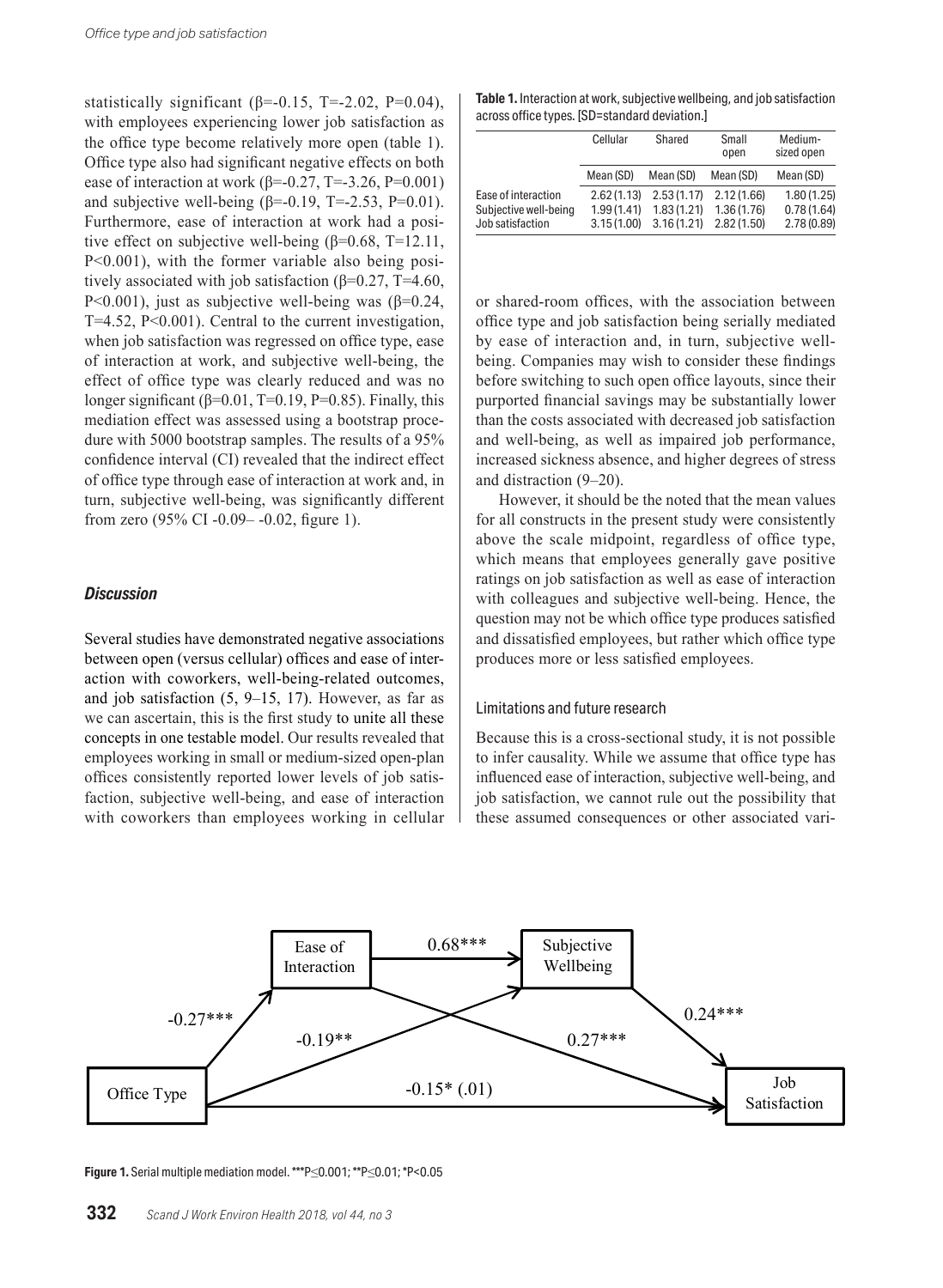ables may have contributed to the pre-selection of individuals into different office types. It is also possible that job satisfaction is a cause, rather than a consequence, of subjective well-being and ease of interaction. However, in light of existing theorizing and the fact that each of our hypothesized relationships has been shown in previous research (albeit not together in a single coherent study), we believe that the use of a multiple mediation model is reasonable.

The low response rate is another limitation of our study. However, because we are testing the model per se rather than trying to infer population values from sample data, we believe it is unlikely that the low response rate should invalidate our findings. Nevertheless, our results – based exclusively on self-report data and with a relatively low response rate – should be taken with caution, and we call for replications with improved research designs, such as cohort studies and studies utilizing cluster-randomized designs, to ascertain whether the direction of causation is as hypothesized.

#### *Acknowledgements*

This research was conducted in accordance with the principles expressed in the Declaration of Helsinki and without any funding source. The first author analyzed the data and lead-authored the article, with input from the other authors. The two first authors developed the survey, and the two last authors collected the data under supervision of the second author. All authors approved the final version of the article prior to submission and jointly declare that they have no conflicts of interest.

#### *References*

- 1. Billing M. Öppna kontorslandskap ett globalt problem [Open office workspaces, a global problem]. Dagens Nyheter. June 4, 2015. Available from: http://webcache.googleusercontent.
- 2. Burkus D. Why your open office workspace doesn't work. Forbes. June 21, 2016. Available from: https://www.forbes. com/sites/davidburkus/2016/06/21/why-your-open-officeworkspace-doesnt-work/#69d22ab1435f.
- 3. Kinman G, Garfield I. The open-plan university noisy nightmare or buzzing ideas hub? The Guardian. October 16, 2015. Available from: https://www.theguardian.com/highereducation-network/2015/oct/16/the-open-plan-universitynoisy-nightmare-or-buzzing-ideas-hub.
- 4. Borzykowski B. Why open offices are bad for us. BBC. January 11, 2017. Available from: http://www.bbc.com/ capital/story/20170105-open-offices-are-damaging-ourmemories.
- 5. Oldham GR, Brass DJ. Employee reactions to an open-plan office: A naturally occurring quasi-experiment. Admin Sci Quart. 1979;24(2):267–84. https://doi.org/10.2307/2392497.
- 6. Allen TJ, Gerstberger PG. A field experiment to improve communications in a product engineering department: The nonterritorial office. Hum Factors. 1973;15(5):487–98. https:// doi.org/10.1177/001872087301500505.
- 7. Ashkanasy NM, Ayoko OB, Jehn KA. Understanding the physical environment of work and employee behavior: An affective events perspective. J Organ Behav. 2014;35(8):1169– 84. https://doi.org/10.1002/job.1973.
- 8. Kamarulzaman N, Saleh AA, Hashim SZ, Hashim H, Abdul-Ghani AA. An overview of the influence of physical office environments towards employee. Procedia Eng. 2011;20:262– 8. https://doi.org/10.1016/j.proeng.2011.11.164.
- 9. Brennan A, Chugh JS, Kline T. Traditional versus open office design: A longitudinal field study. Environ Behav. 2002;34(3):279–99. https://doi.org/10.1177/001391650203 4003001.
- 10. Carlopio JR, Gardner D. Direct and interactive effects of the physical work environment on attitudes. Environ Behav. 1992;24(5):579–601. https://doi. org/10.1177/0013916592245001.
- 11. Danielsson CB, Bodin L. Difference in satisfaction with office environment among employees in different office types. J Archit Plan Res. 2009;26(3):241–57.
- 12. De Croon E, Sluiter J, Kuijer PP, Frings-Dresen M. The effect of office concepts on worker health and performance: a systematic review of the literature. Ergonomics. 2005;48(2):119–34. https://doi.org/10.1080/00140130512331319409.
- 13. Kim J, de Dear R. Workspace satisfaction: The privacycommunication trade-off in open-plan offices. J Environ Psychol. 2013;36:18–26. https://doi.org/10.1016/j. jenvp.2013.06.007.
- 14. Sundstrom E, Town J, Rice R, Osborn D, Brill M. Office noise, satisfaction, and performance. Environ Behav. 1994;26(2):195–222. https://doi.org/10.1177/00139165940 2600204.
- 15. Danielsson CB, Bodin L. Office type in relation to health, well-being, and job satisfaction among employees. Environ Behav. 2008;40(5):636–68. https://doi. org/10.1177/0013916507307459.
- 16. Evans GW, Johnson D. Stress and open-office noise. J Appl Psychol. 2000;85(5):779–83. https://doi.org/10.1037/0021- 9010.85.5.779.
- 17. Hedge A. The open-plan office: A systematic investigation of employee reactions to their work environment. Environ Behav. 1982;14(5):519–42. https://doi. org/10.1177/0013916582145002.
- 18. Pejtersen JH, Feveile H, Christensen KB, Burr H. Sickness absence associated with shared and open-plan offices – a national cross sectional questionnaire survey. Scand J Work Environ Health. 2011;37(5):376–82. https://doi.org/10.5271/ sjweh.3167.
- 19. Seddigh A, Berntson E, Danielsson CB, Westerlund H.